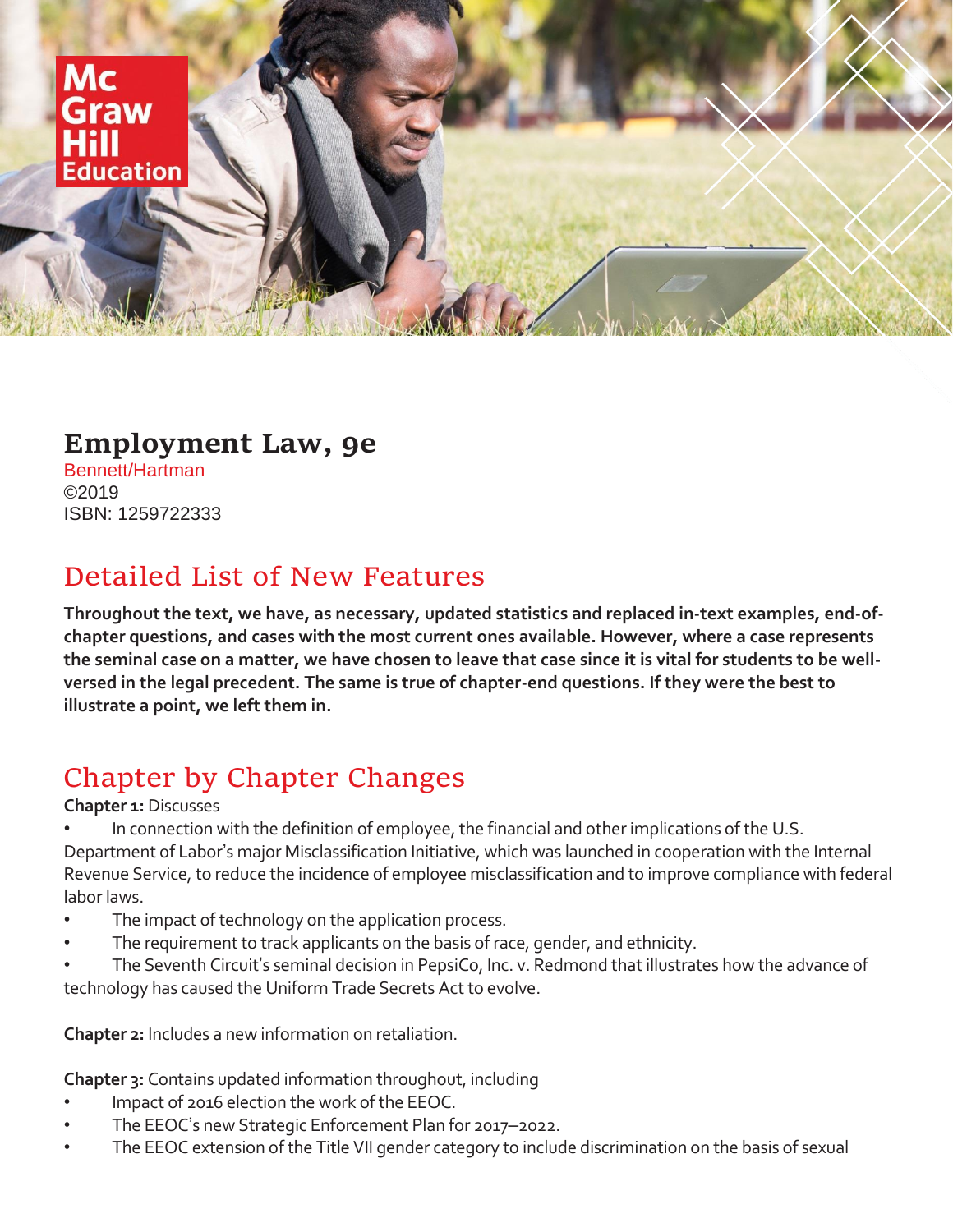orientation and an update on its inclusion of gender as a basis for gender identity claims; and the EEOC's new emphasis on maintaining employee access to Title VII claims.

#### **Chapter 4:** Contains

The latest data relating to the use of social media and technology in recruitment, selection, and related activities.

The most recent statistics on testing and drug and alcohol usage and abuse, along with their case implications.

- A discussion of myriad assessment tools used by employers as part of the hiring process.
- A new section on criticisms surrounding drug testing.

#### **Chapter 5:** Modifications include

• Clarification of, and more background on, the connection between affirmative action background and present-day vestiges.

• Update of the Dodd–Frank Wall Street Reform and Consumer Protection Act of requirement of Offices of Minority and Women's inclusion in the agencies it covers and the businesses they regulate.

The NFL's informal extension of the Rooney Rule to cover some vacancies for offensive and defensive coordinator jobs.

#### **Chapter 6:** Includes discussion of the

- Impact of the latest presidential election and other recent events on workplace issues.
- Increase in Asian-American discrimination.
- Increase in workplace harassment claims.

#### **Chapter 7:** Updated data includes

- The evolving law relating to English-only rules, presented in a comprehensive manner.
- Additional discussion and clarification on discrimination based on alienage or citizenship status.
- Increasing national origin discrimination claims since September 11, 2001.

#### **Chapter 8:** Contains new information on

- Increasing gender discrimination claims interpretation.
- 2015 U.S. Supreme Court pregnancy case, Young v. UPS.
- Discussion of 1/21/2017 and 3/8/2017 demonstrations regarding gender issues and concerns in the country.
- Updated gender statistics.
- The new Shriver report on gender issues.
- Claims by women terminated because they were "too hot" and new concerted individual regional Walmart gender discrimination cases.
- New EEOC quidance on domestic violence and stalking victims and on family caretakers.
- Addition of glass cliffs, glass escalators, 2012 repeal of Wisconsin's Equal Pay Enforcement Act, and additional Pregnancy Discrimination Act and lactation information.

#### **Chapter 9**: Contains

- Current cases such as Ball State v. Vance.
- Claims involving Red Lobster, Merchant Management Resources, Inc., Lakemont Homes Las Vegas real estate developer, International Profit Associates, Inc., Delta Airlines, Best Buy's Geek Squad, film producer Jon Peters, and New York "kingmaker" Assemblyman Vito Lopez.
- A discussion of the new Anita Hill documentary, Anita.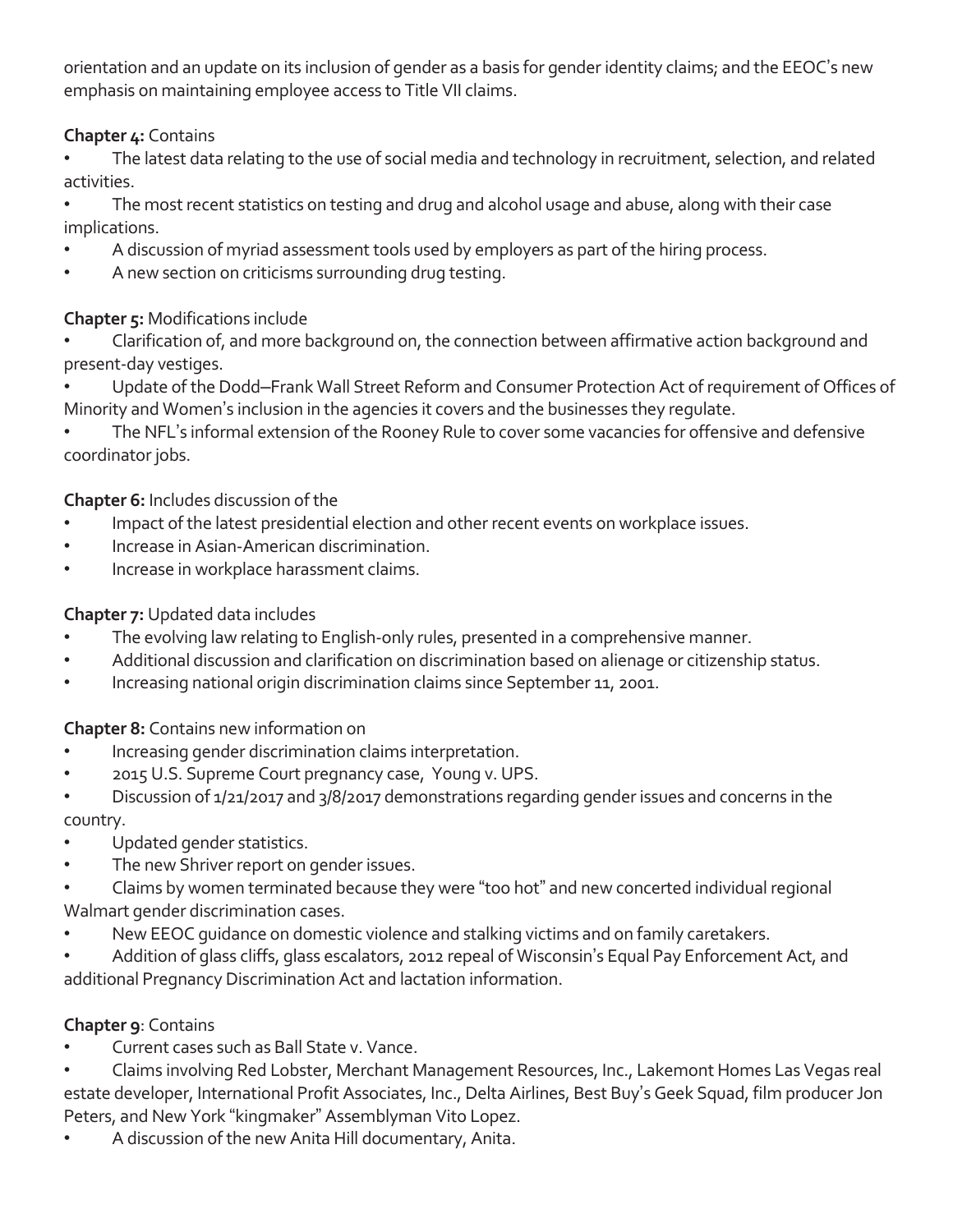**Chapter 10:** Contains updated discussions on sexual orientation and gender identity, including

• Information on the recent legislative, executive, and judicial LGBT issues including gay marriage and workplace inclusion and benefit policies.

- Extension of federal benefits to LGBTs.
- 2017 Executive Order revoking federal protection for LGBT employees of federal contractors.
- 2015 U.S. Supreme Court Obergefell decisions prohibiting states from banning gay marriage.

• Expansion of the EEOC's Macy decision extending to transgenders protection of Title VII based on gender, to lesbians, gays, and bisexuals as well.

Recent polls on LGBT issues and the latest HRC Corporate Equality Index figures for corporate adoption of workplace protections and benefits for LGBT employees.

- Introduction in Congress of the Equality Act of 2015.
- More information on understanding transgenders and their workplace issues.

#### **Chapter 11:** Contains

• New information on increasingly different manifestations of religious discrimination in the workplace, especially in light of the new religious liberty executive order of May 4, 2017.

- Discussion of U.S. Supreme Court decision in the Abrcrombie & Fitch Muslim hijab case.
- New NYPD policy permitting Sikh officers to wear their religiously dictated beards and turbans.

#### **Chapter 12:** Examines

The perception of Silicon Valley and, in fact, the entire tech world as catering to and seeking a younger demographic of employees.

• On a circuit-by-circuit basis, the yet-to-be-settled question of whether state employees with age discrimination grievances have alternative claims to those provided by the ADEA.

• The EEOC's "Final Rule on Disparate Impact and Reasonable Factors Other than Age (RFOA)" and explores the yet-to-be-enacted Protecting Older Workers Against Discrimination Act (POWADA), which was introduced first in 2012 and reintroduced in 2013.

The impact of the Gross decision in recent case law, where courts have ruled that the "but for" causation standard applies not only to adverse employment actions in ADEA cases but also to Title VII retaliation plaintiffs, as well.

#### **Chapter 13:** Examines

- The impact of the ADAAA.
- The question of the "bootstrap" theory of ADA coverage with regard to the definition of a "major life activity."
- The expansion of the definition of "substantial limitation" under the ADA to include a lower degree of impairment and the partial invalidation of the "mitigating measures" rule.
- Obesity discrimination, including references to new case law.

#### **Chapter 14:** Contains

Extensive updates based on significant advances in technology, information gathering, social media, monitoring, privacy, and the law that have impacted our world, in general, and the workplace, specifically.

New case law, examples, and end-of-chapter questions that allow the reader to have a current understanding of the environment and implications for the employment context.

#### **Chapter 15:** Discusses various labor issues such as

- Impact of new presidential administration on labor issues.
- Outcome of student movement to unionize college athletics
- New state passage of right-to-work laws.